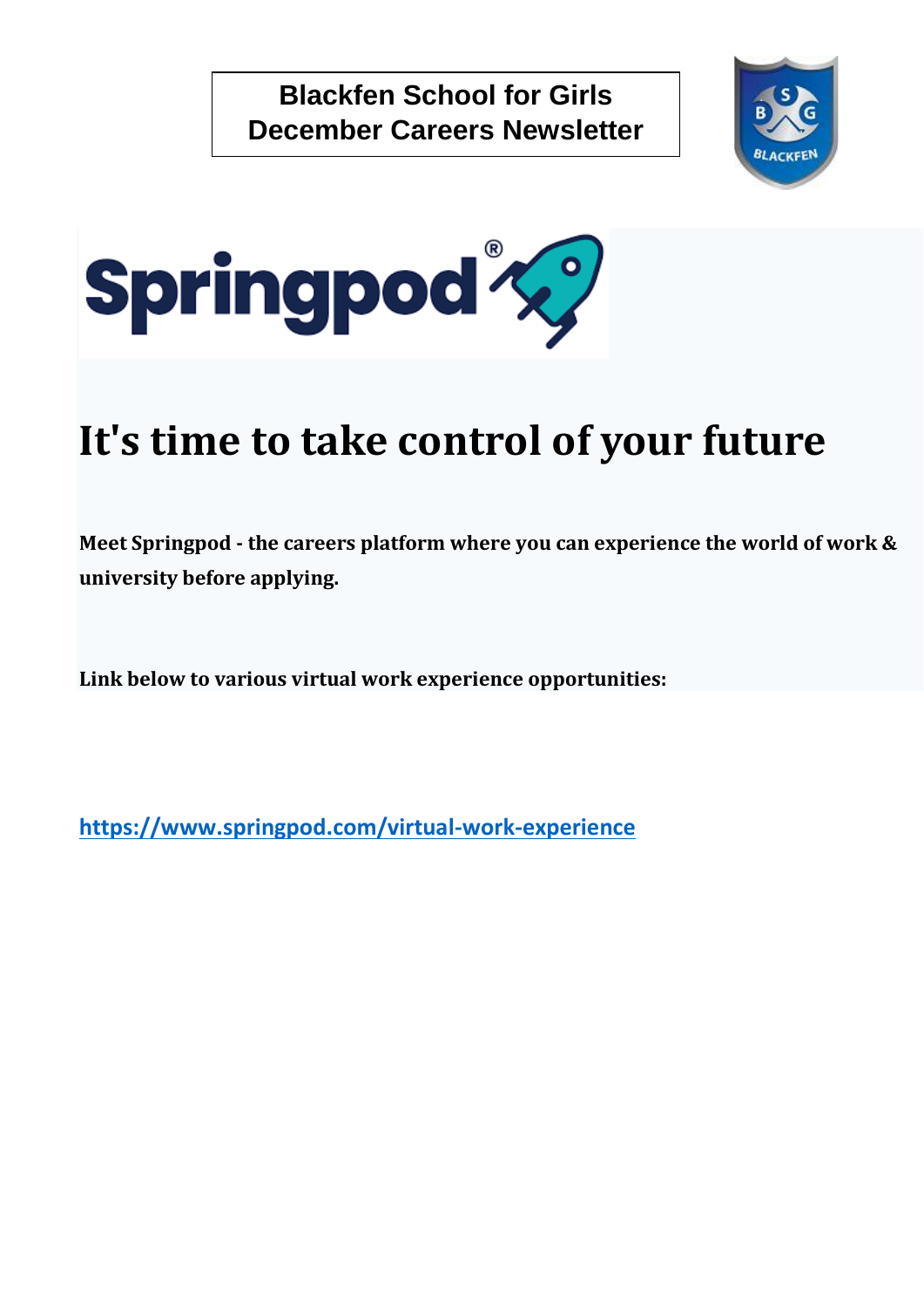

Parents' and carers' Pack Helping your child search and apply for apprenticeships Edition 31: December 2021 **<https://www.springpod.com/virtual-work-experience>**

## **GES degree apprenticeship**

The Government Economic Service degree apprenticeship is going live in January and we will be sharing more information shortly on how to apply. In the meantime, click [here](https://amazingapprenticeships.us11.list-manage.com/track/click?u=9f89f859eb0be9d437b1414c3&id=0b6e41b85d&e=decb61ea9c) to find out more about the programme. [https://www.gov.uk/government/publications/the](https://www.gov.uk/government/publications/the-government-economic-service-degree-level-apprenticeship)[government-economic-service-degree-level-apprenticeship](https://www.gov.uk/government/publications/the-government-economic-service-degree-level-apprenticeship)



## **New apprenticeships & courses at top employers**

We've put together the latest opportunities at leading employers and universities across the UK. **Click to apply below.**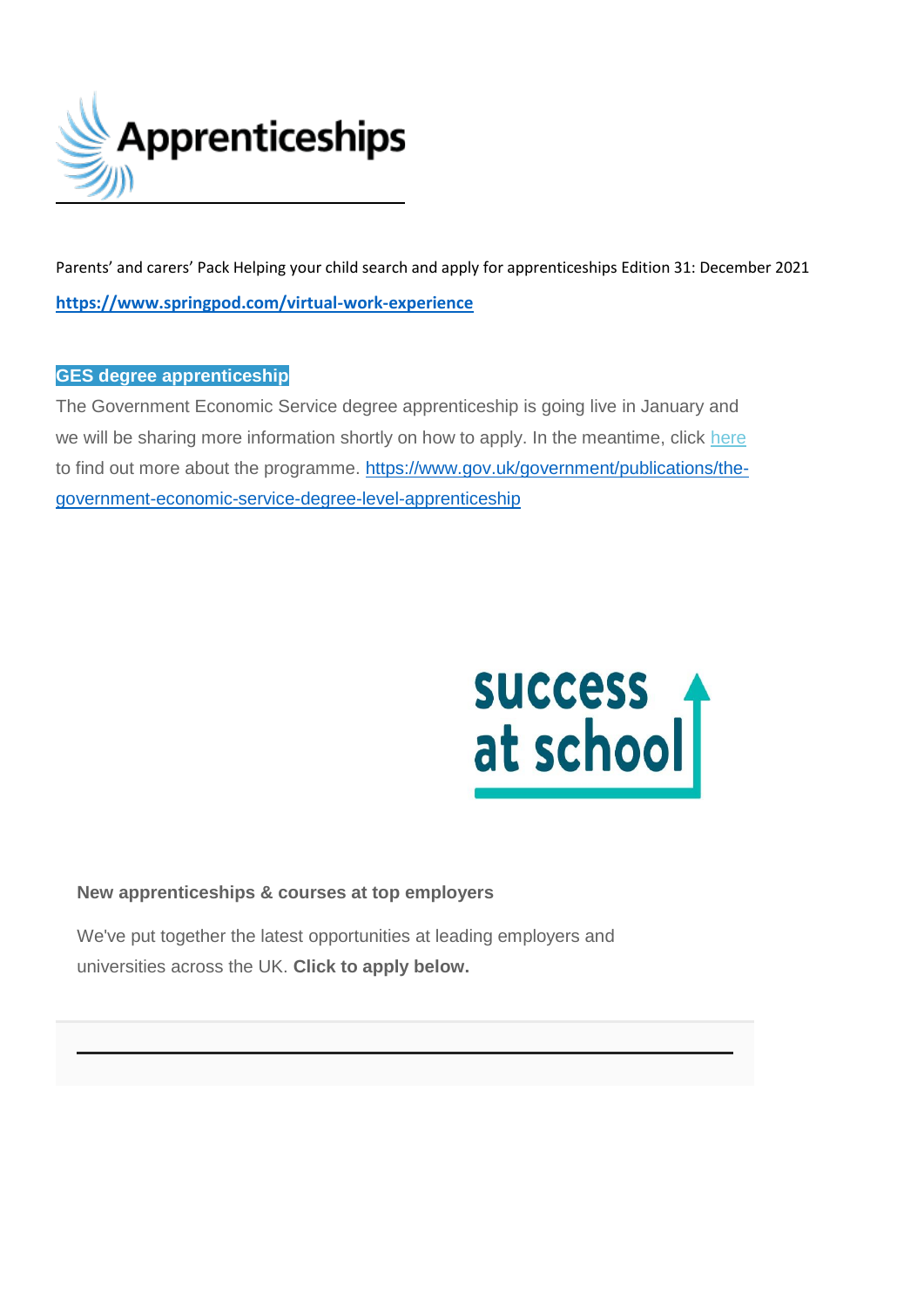

## **PwC**

**Deadline:** 26/01/2022 **Location:** Nationwide **Salary:** Competitive **Type:** Degree Apprenticeships

## **Accounting Flying Start degree programmes**

- Accounting Degree Programme Newcastle [link](https://successatschool.us3.list-manage.com/track/click?u=2c038531b25876a2c7c9cf8b1&id=609fdb6c3d&e=3a91abdc96)
- Accounting Degree Programme Manchester [link](https://successatschool.us3.list-manage.com/track/click?u=2c038531b25876a2c7c9cf8b1&id=8c9bf08be4&e=3a91abdc96)
- Accounting Degree Programme Nottingham [link](https://successatschool.us3.list-manage.com/track/click?u=2c038531b25876a2c7c9cf8b1&id=4b98822e09&e=3a91abdc96)
- Accounting Degree Programme Reading [link](https://successatschool.us3.list-manage.com/track/click?u=2c038531b25876a2c7c9cf8b1&id=ccd33937f7&e=3a91abdc96)
- Accounting Degree Programme London [link](https://successatschool.us3.list-manage.com/track/click?u=2c038531b25876a2c7c9cf8b1&id=471bd45912&e=3a91abdc96)

## **Technology Flying Start degree programmes:**

- Technology Degree Programme Birmingham [link](https://successatschool.us3.list-manage.com/track/click?u=2c038531b25876a2c7c9cf8b1&id=2dcd7e5d8a&e=3a91abdc96)
- Technology Degree Programme Leeds [link](https://successatschool.us3.list-manage.com/track/click?u=2c038531b25876a2c7c9cf8b1&id=5ed07c773c&e=3a91abdc96)
- Technology Degree Programme Belfast [link](https://successatschool.us3.list-manage.com/track/click?u=2c038531b25876a2c7c9cf8b1&id=ba67aef8f1&e=3a91abdc96)
- Technology Degree Programme Queen Marys' London [link](https://successatschool.us3.list-manage.com/track/click?u=2c038531b25876a2c7c9cf8b1&id=a0b8839e0c&e=3a91abdc96)

## **Business Management Flying Start degree programmes:**

• Business Management degree programmes - Belfast - [link](https://successatschool.us3.list-manage.com/track/click?u=2c038531b25876a2c7c9cf8b1&id=388e8ee247&e=3a91abdc96)

## **School & College Leaver Operate programmes:**

• School and College Leaver programmes in Operate - Belfast - [link](https://successatschool.us3.list-manage.com/track/click?u=2c038531b25876a2c7c9cf8b1&id=dcd171e9ea&e=3a91abdc96)

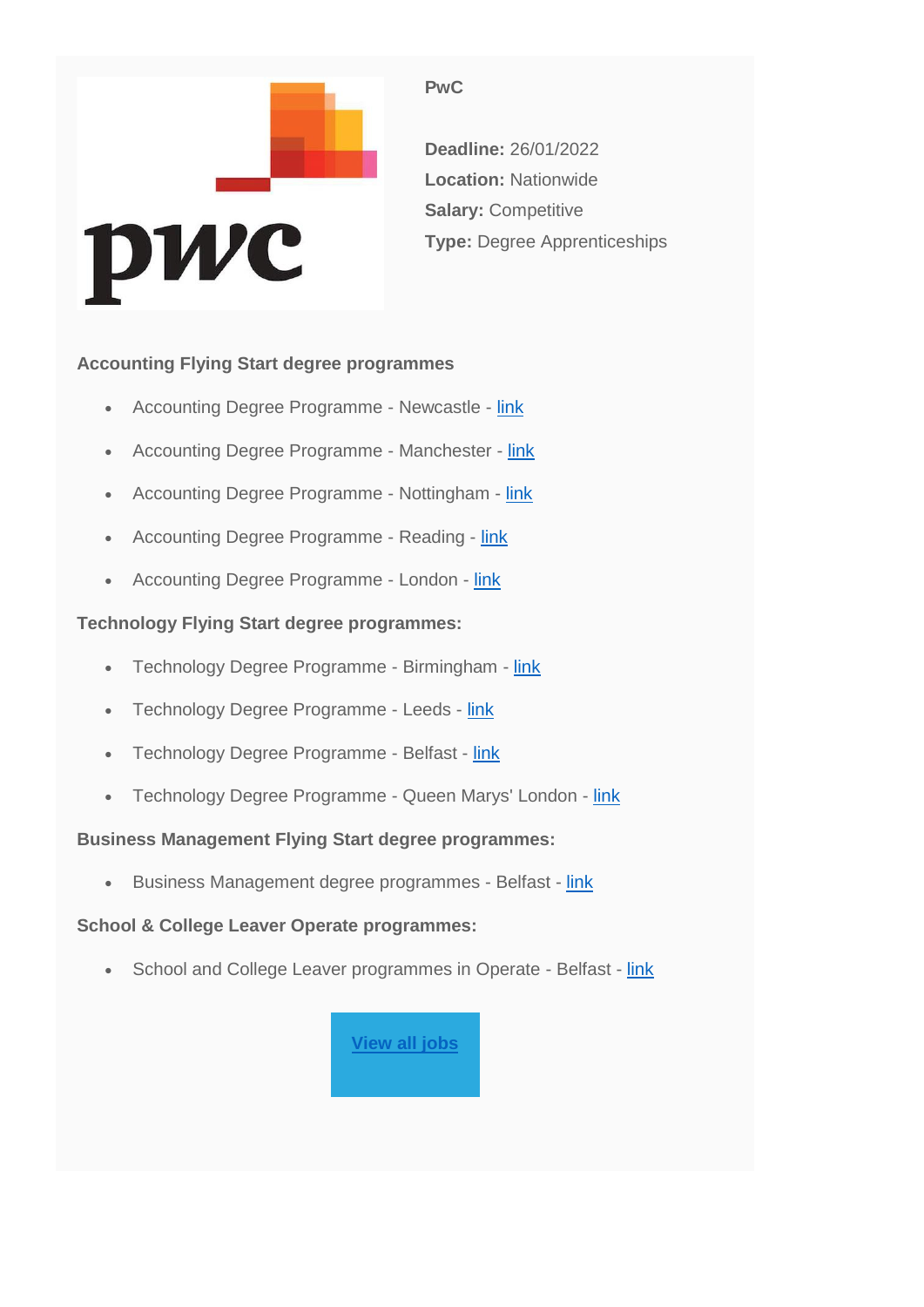

**IBM**

**Deadline:** Ongoing **Location:** Nationwide **Salary: Competitive Type:** Apprenticeships & Gap Years

## **Degree Apprenticeships - Register your interest**

- Chartered Business Management Design Degree Apprenticeship [link](https://successatschool.us3.list-manage.com/track/click?u=2c038531b25876a2c7c9cf8b1&id=3b71160333&e=3a91abdc96)
- Digital and Technology Solutions Degree Apprenticeship [link](https://successatschool.us3.list-manage.com/track/click?u=2c038531b25876a2c7c9cf8b1&id=7735725389&e=3a91abdc96)
- Design Degree Apprenticeship [link](https://successatschool.us3.list-manage.com/track/click?u=2c038531b25876a2c7c9cf8b1&id=8561a2cac9&e=3a91abdc96)

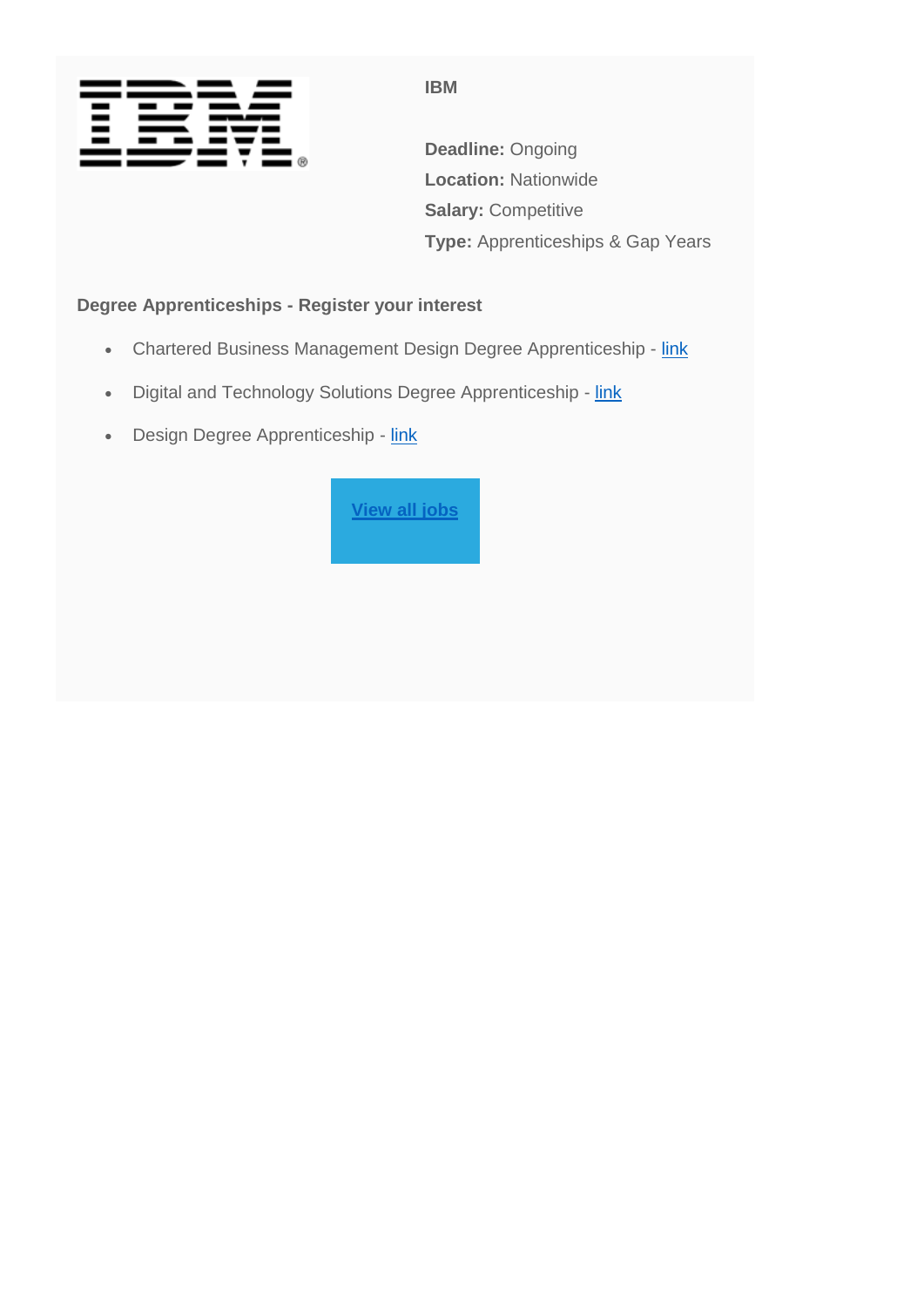

**Learn new skills straight from our team and see what it's really like on the inside. No cost, no due date.**

**[Enrol for free today!](https://successatschool.us3.list-manage.com/track/click?u=2c038531b25876a2c7c9cf8b1&id=151919084e&e=3a91abdc96)**

### **About the experience**

With the Hogan Lovells First Steps to Law Programme, you'll get to experience what it is like to work on a project that mirrors the skills our teams have and the work they do in the real world. Build skills in gaining commercial awareness, critical thinking, spotting issues, legal research, drafting emails and communication.

Whether you already have an idea about what you want to do when you leave school or are still exploring, the Hogan Lovells First Steps to Law Programme will give you a taste of what a career in commercial law might look like for you!

## **Workplace Skills**

Gain practical skills and experience to better prepare you for the world of work. Programmes are self-paced so you can learn on your own time.

### **Based on Real life**

Learn more about what you will actually do on the job by completing a series of hypothetical tasks based on real life scenarios.